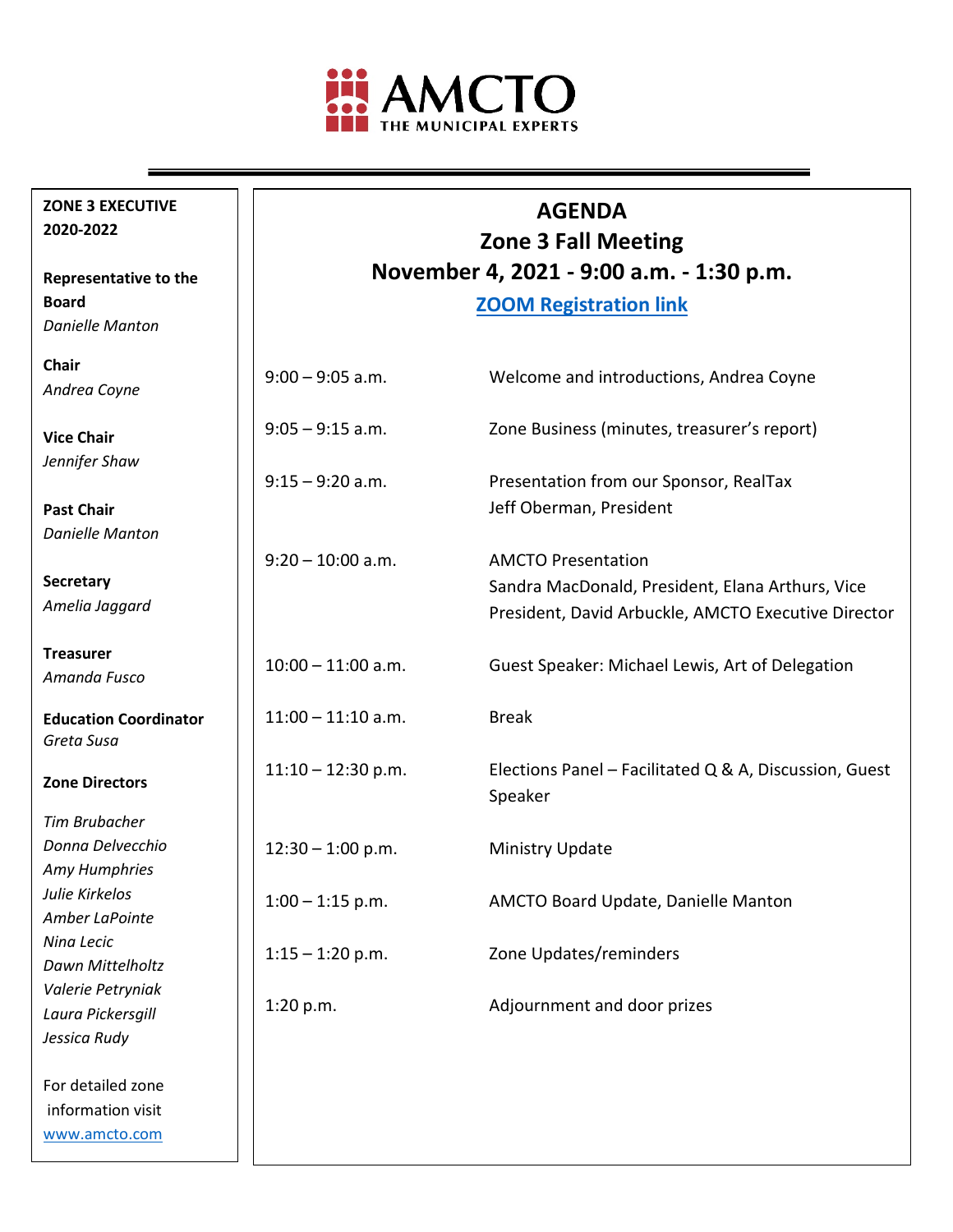

Zone 3 of the Association of Municipal Managers, Clerks and Treasurers of Ontario met virtually Friday, April 30, 2021 commencing at 9:00 a.m.

## **OPENING REMARKS AND GREETINGS**

Andrea Coyne, AMCTO Zone 3 Chair, opened the meeting and welcomed those present.

Andrea Coyne acknowledged special thanks to AMCTO and Sao Tith for their assistance in setting up and co-hosting this meeting.

# **ZONE BUSINESS**

Andrea Coyne introduced the current 2020-2022 Zone 3 Executive:

Danielle Manton, *Board Representative* Andrea Coyne, *Chair* Jennifer Shaw, *Vice Chair* Danielle Manton, *Past Chair* Amelia Jaggard, *Secretary* Amanda Fusco, *Treasurer* Greta Susa, *Education Coordinator* Tim Brubacher, *Director* Donna Delvecchio, *Director* Amy Humphries, *Director* Julie Kirkelos, *Director* Amber LaPointe, *Director* Nina Lecic, *Director* Dawn Mittelholtz, *Director* Valerie Petryniak, *Director* Laura Pickersgill, *Director* Jessica Rudy, *Director*

Andrea Coyne acknowledged the continued meeting sponsorship and support from Real Tax.

Andrea Coyne recognized the following Zone 3 members who are candidates in the 2021-2023 Director-At-Large Election: Nina Lecic, CMO, Dipl.M.A. - Manager, Legislative & Legal Services/Deputy Clerk, Town of Milton (Zone 3) John Mattocks - Supervisor, Enforcement Services, Town of Oakville (Zone 3)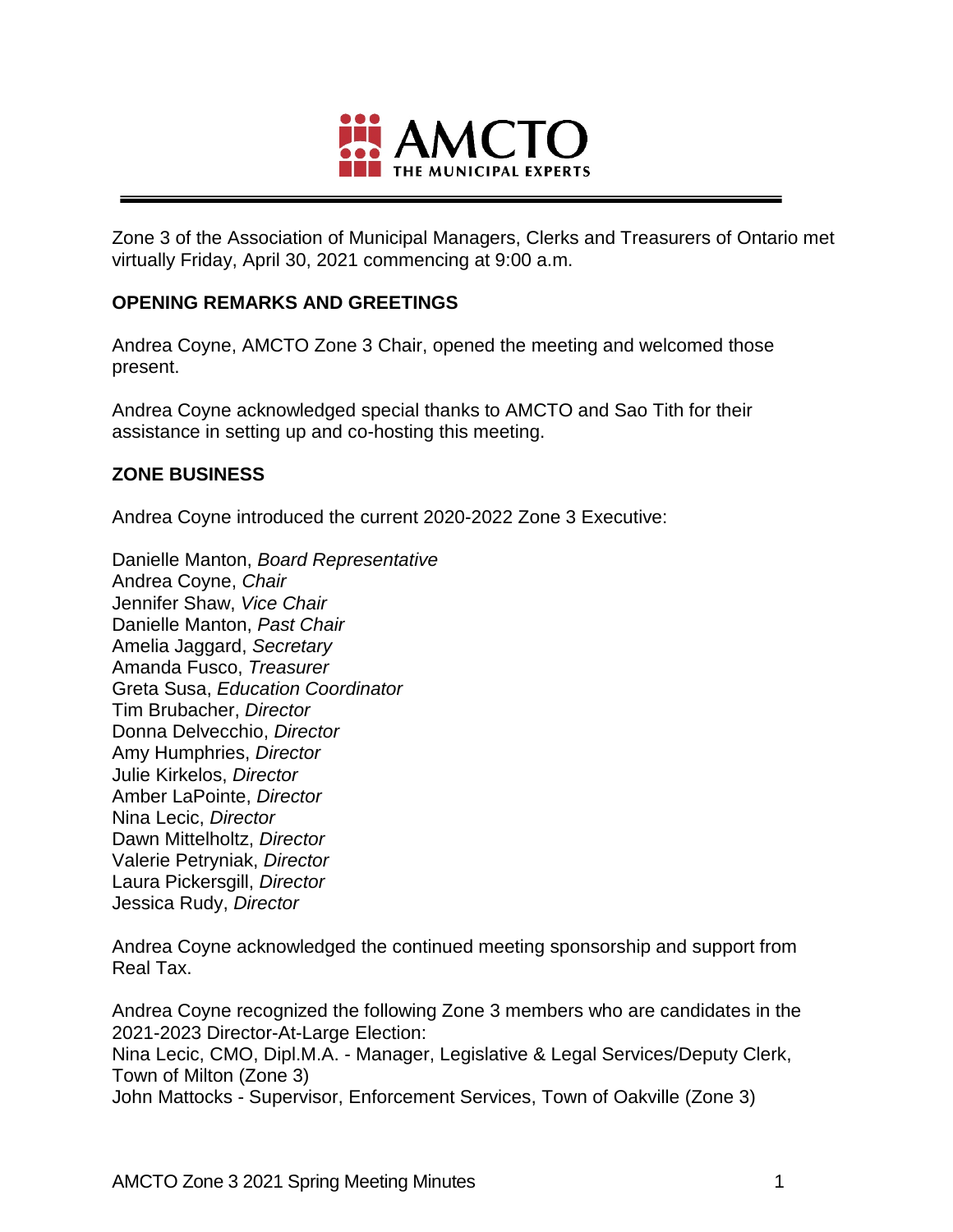Kyle Pratt, MPA, CMM III, CHRL, CMO - Chief Administrative Officer, Town of Tillsonburg (Zone 3)

Andrea Coyne encouraged members to register for the AMCTO RISE Conference June 14 to 16, 2021.

## **PRESENTATIONS**

### **AMCTO Update**

Robert Tremblay, AMCTO President and David Arbuckle, AMCTO Executive Director *A copy of this presentation is available on Zone 3's AMCTO webpage.*

# **New Electronic Signatures for Tax Sales Documents**

Jeff Oberman, Realtax (*meeting sponsor)*

### **2021-2023 Director-At-Large Election**

The three Zone 3 candidates were provided an opportunity to address meeting attendees.

# **AMCTO Board Update**

Danielle Manton, Board Representative, provided an update regarding the Board.

# **GUEST SPEAKER**

## **COVID Impacts, Mental Health**

Jody Johnson, Director of Legal Services, Region of Halton, presented to the group on the impact of COVID on mental health as well as corporate wellness initiatives. *A copy of this presentation is available on Zone 3's AMCTO webpage.*

### **Ministry of Municipal Affairs and Housing Update**

Megan Flaherty, Western MSO Office, presented to the group key updates from the Ministry of Municipal Affairs and Housing.

### **AMCTO Ethics Advisory Committee Report**

Danielle Manton, Board Representative, provided an update regarding the Ethics Advisory Committee.

### **GUEST SPEAKER**

### **Brantford's Innovative Work from home Solution**

Lise Sordo, Director of Facilities Management and Security and Scott Hall, Manager of Corporate Information and IT, City of Brantford, presented to the group an overview of the City of Brantford's Innovative Work from home Solution.

### **ZONE BUSINESS**

Jennifer Shaw, Vice Chair, presented the new members report and reminded members of upcoming nomination submissions deadlines for the 2021 Zone Award and the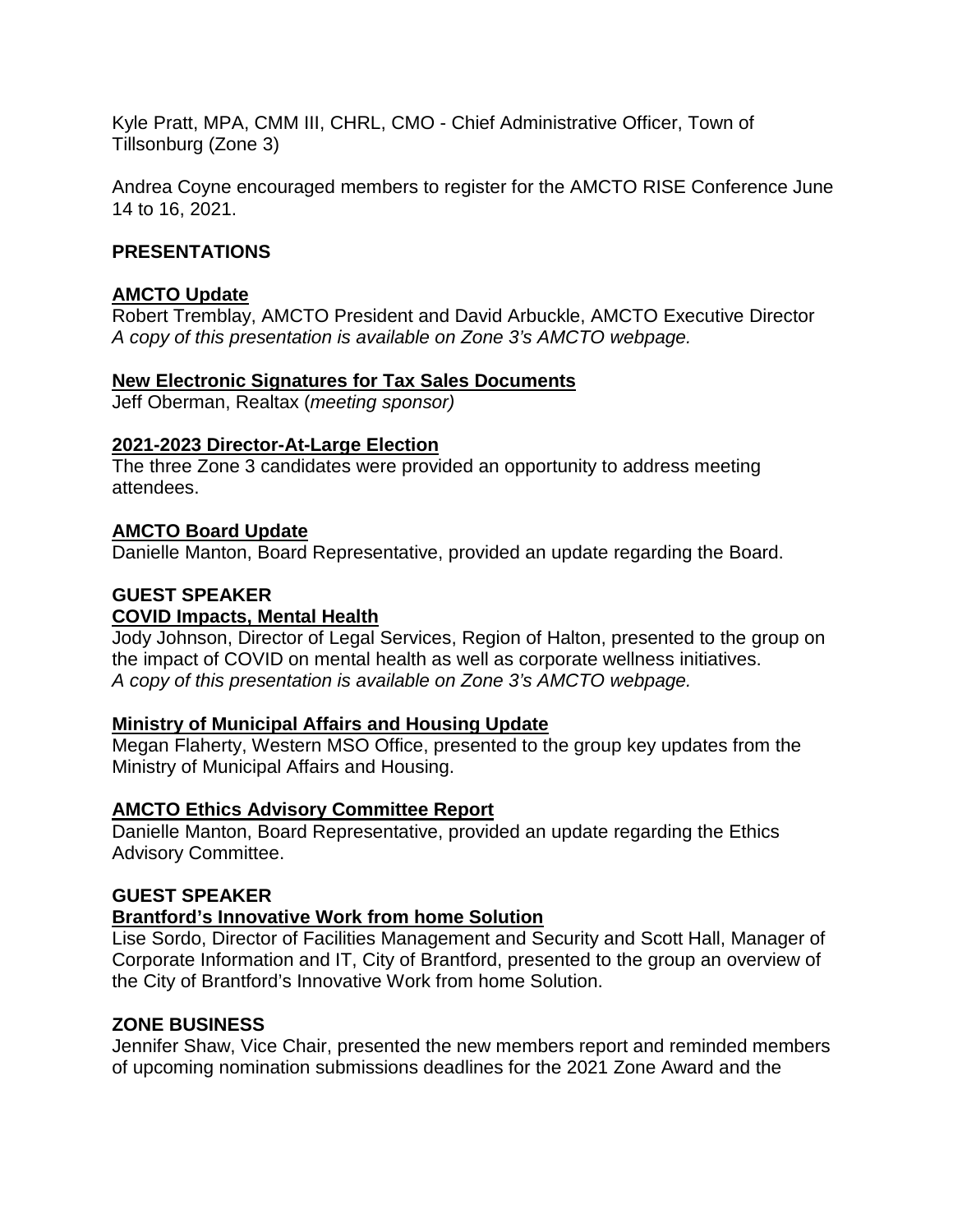Prestige Award. Jennifer Shaw encouraged members to register for the AMCTO RISE Conference June 14 to 16, 2021. Minutes of the 2020 Fall Zone Meeting, held November 6, 2020

Moved by Lee Ann Wetzel Seconded by John Mattocks

CARRIED

Treasurer's Report (dated November 1, 2020 – April 15, 2021)

Moved by Tim Brubacher Seconded by Kyle Pratt

CARRIED

# **ROUND TABLE DISCUSSIONS**

Meeting attendees joined breakout rooms for routable discussions regarding various topics including election planning, hybrid meetings, code of conduct, pandemic planning, and more.

# **ADJOURNMENT**

Andrea Coyne reminded meeting attendees that Zone 3 members are invited to attend an Election Vendor Speed Dating meeting hosted by Zone 5 beginning at 2:00 p.m.

The meeting adjourned at 1:00 p.m.